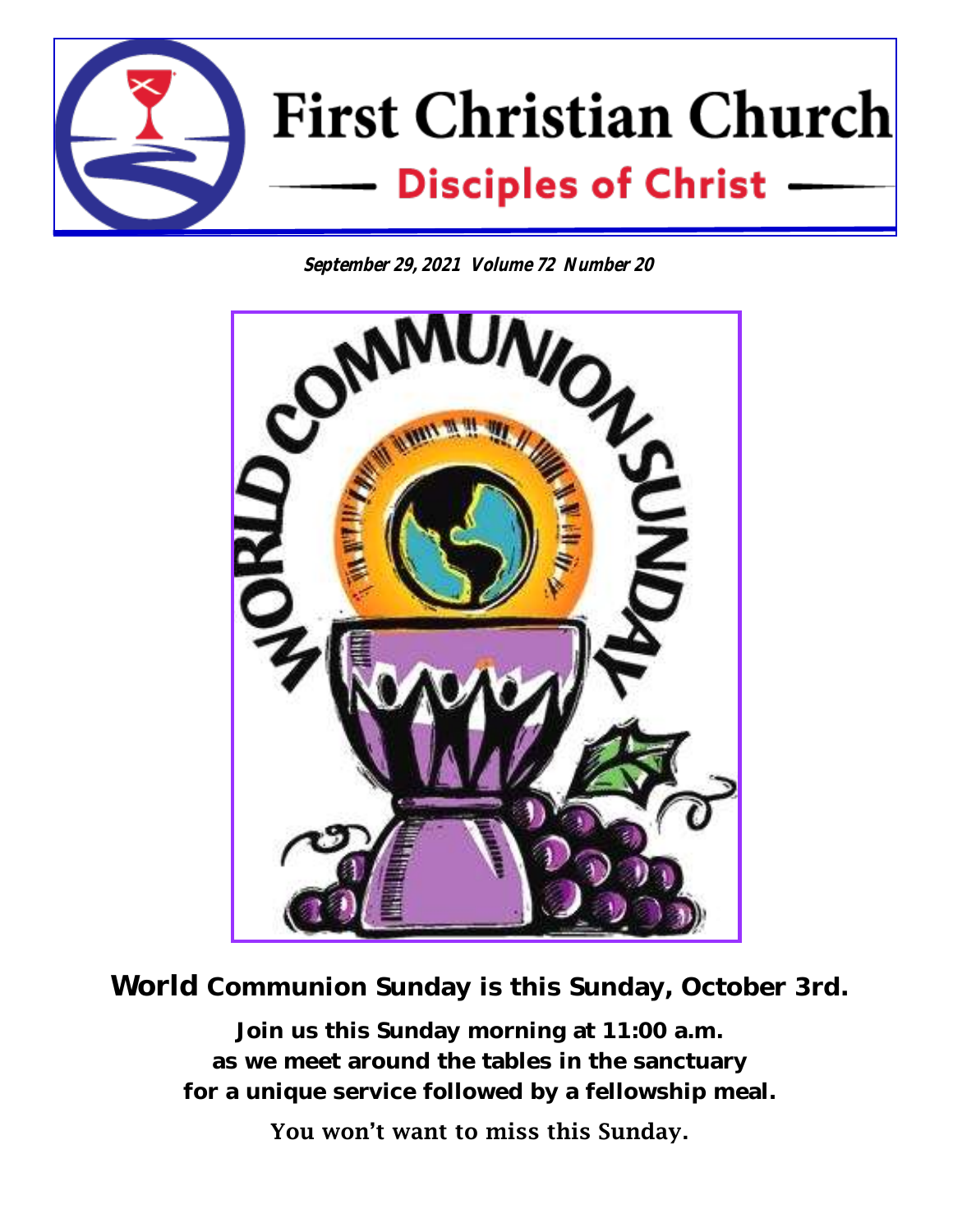

Greetings First Christian Church

Few things can bring the level of excitement or dread into the hearts of church member like the mention of the annual stewardship emphasis, pledge cards and budgets. But if we take a minute to look beyond the dread, maybe we can find something to be thankful for. First Christian Church and has been extremely blessed. God has positioned us to have a great impact on a new and growing part of our community. Indeed, God has blessed us as a community of faith, but God has also blessed us individually. So, as you prayerfully consider how to fill out your pledge card this year ---- try to look at it differently.

As we have filled out our pledge card for this year. Judy and I would like to share what it means to us:

- 1. It represents our connection with our new church family (that we love)
- 2. It reflects the blessing that God has provided for us through our finances
- 3. It represents the opportunity we have to be part of something greater than ourselves
- 4. It represents our statement of faith that God has provided and will provide
- 5. It represents our commitment to service in and through God's church
- 6. It represents our obedience to God's command to give
- 7. It represents our continued commitment to faith of our ancestors which was passed on to us
- 8. It is a reminder that we are to pledge more than just our money -- we pledge our service, time, etc
- 9. It represents a very private and meaningful act of worship that we will do monthly
- 10. It represents our expression of "I Love you Lord" in a tangible way

Whatever you pledge or giving has meant to you in this past, perhaps it can mean so much more. We cannot all give large amounts, but we have all been blessed and can give something. We can give it in a manner that brings honor and glory to God.

Let your pledge card be an act of worship.

Love you,

Pastor Greg

**Vol. 72, No. 20 Established 1949—**The Christian Evangel is published bi-weekly (except for holiday weeks) by the First Christian Church (Disciples of Crist): Brenda Harris, editor; Send address or email changes to First Christian Church, P.O. Box 4200, Abilene, Texas, 79608-4200; (325) 677-2186; Unsolicited articles may not be returned. Electronic and email submissions are strongly encouraged. The editor reserves the right to edit articles for grammar, spelling, length and content.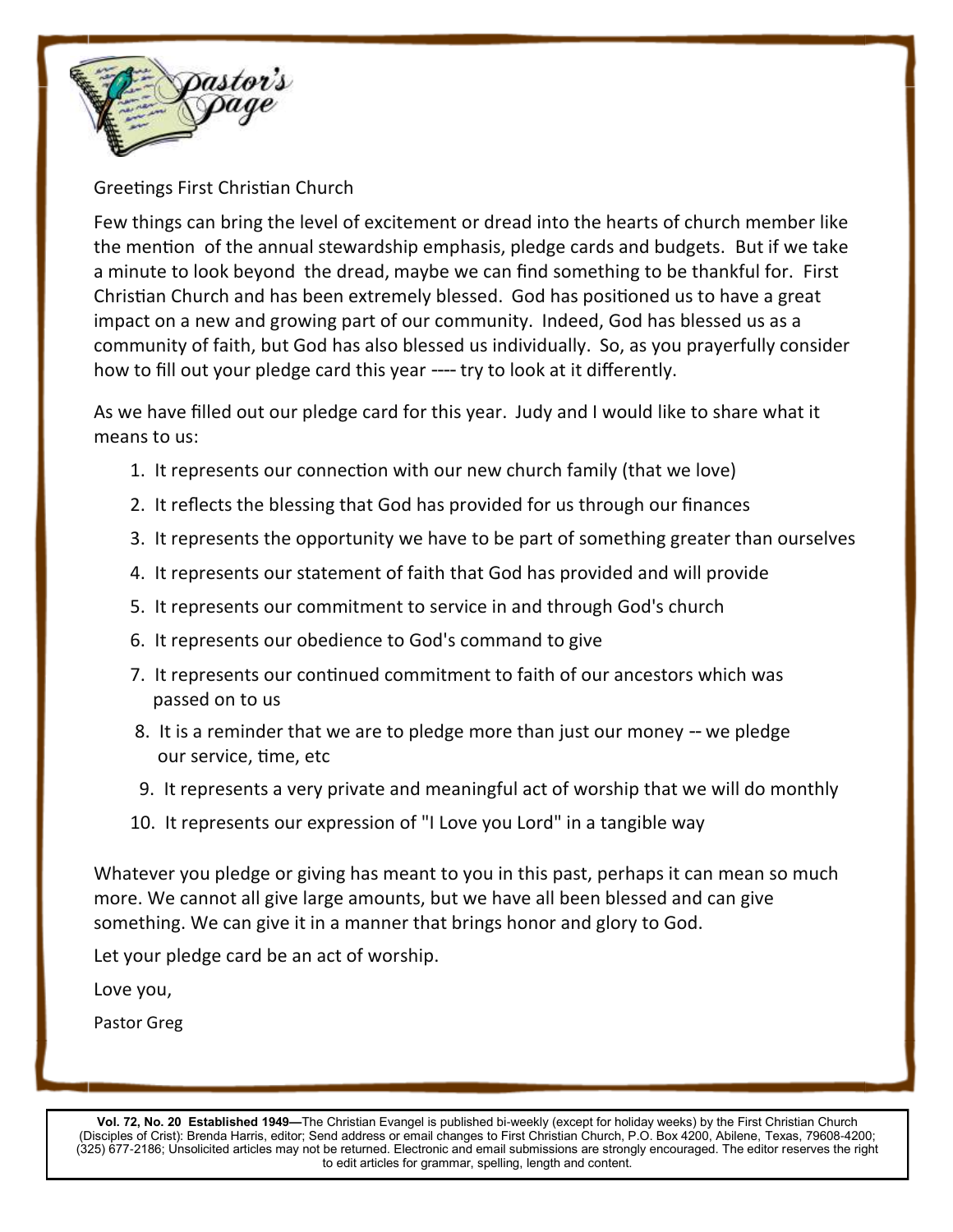

For more than 40 years, Disciples have had a visible ministry to address racism in society. Gifts to [Reconciliation Ministry,](http://www.reconciliationministry.org/) through its Offering or throughout the year, support programs and initiatives aimed at dismantling racism. Reconciliation Ministry is not supported by Disciples Mission Fund.



Organizational Crew of First Christian Church.

**Many Thanks** to this group as they spent one Saturday here at the church organizing areas or building a fence around the A/C to keep our Children Come First kids safe.





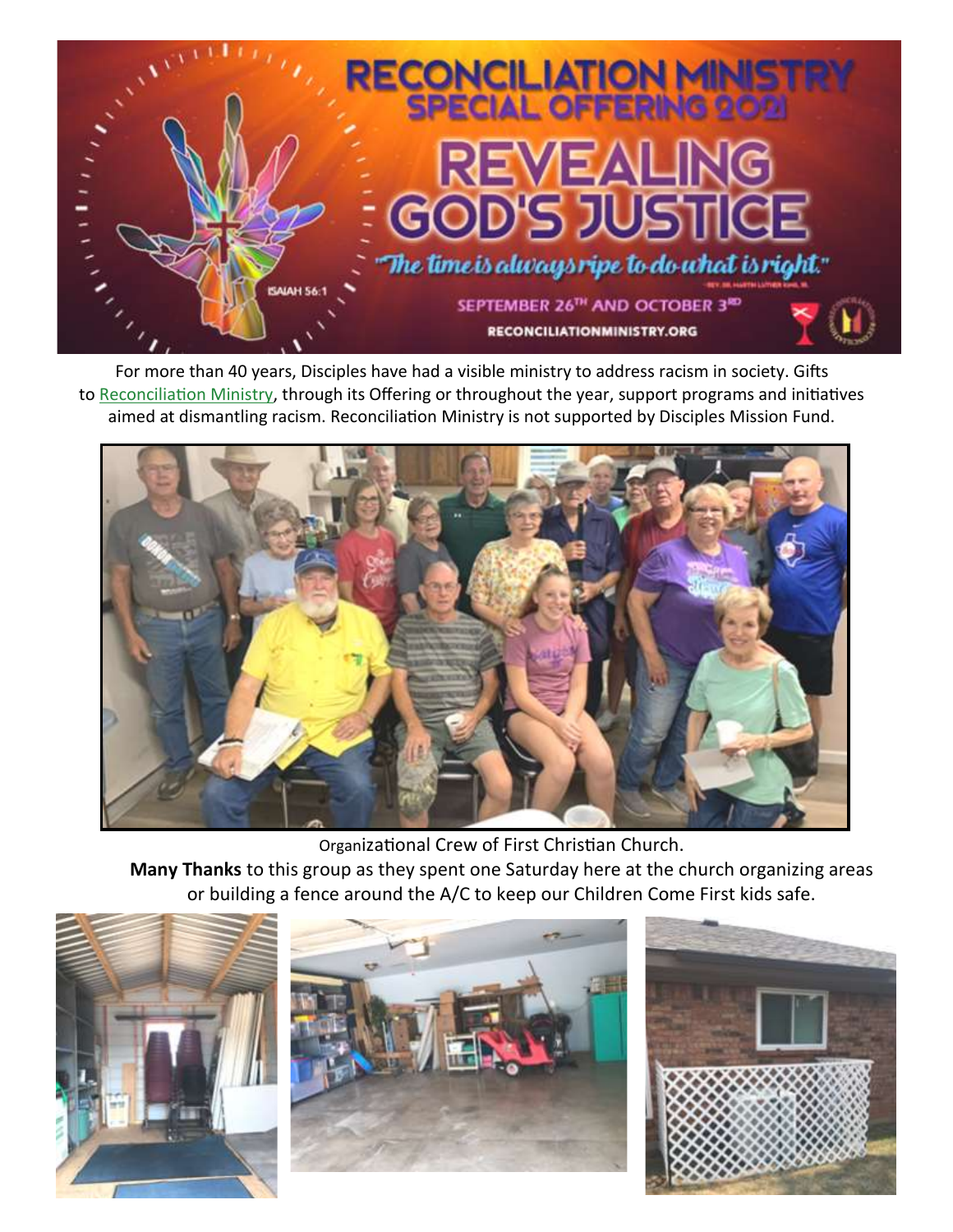

| 8th  | <b>Erin Barringer</b>                   |
|------|-----------------------------------------|
| 9th  | Ava Davidson<br><b>Megan Herweck</b>    |
| 10th | Brooklyn Hill-Rutledge                  |
| 11th | Lane Brown                              |
| 16th | Elizabeth Allmand<br>David Smith        |
| 17th | <b>Daniel McCrory</b>                   |
| 20th | Jeane Brittain<br><b>Danny Campbell</b> |
| 24th | Sara Graham                             |
| 25th | <b>Wes Giddings</b>                     |
| 27th | Linda Gilliland<br><b>Larry Whitten</b> |
| 29th | Jax Graham<br>Joe McAlister             |
|      |                                         |

FCC members, If we are missing your birthday, please help us complete our records by calling the church office, 677-2186 or send an email to fccabilene@outlook.com



**Dee Hamilton at Circle With Faith Fall Craft Night on September 21st. Ladies CWF group meets on the 3rd Tuesday of each month.**



FCC Disciples Men Breakfast at IHOP

#### Thursday, October 7th at 6:15 a.m.

It's pay your own way!

**Join the men on Thursday mornings at 9:30am for coffee here at the church.**

# *PRAYER CONCERNS*

**Johnnie Lou Boyd, after surgery recovery Rebecca Johnson,** in hospital (Odessa) with COVID, friend of Greg & Judy Morris

**Robin McClure,** health concerns, nephew of Dot Laurence **LuJeane Adcock,** health concerns, Mother of Tim Adcock **Scottie Myers,** health concerns, brother-in-law of Sindi Whitworth

**Dan & Sandy Owen,** health concerns, Missionaries in Austin **Bob Milstead, Jr.,** health concerns, son of Bob & Jane Milstead **Dusty Green,** husband of Gloria Green

**Sandy Clay & Jill Powell,** sisters-in-law of Cathy Clay **Gary & Beverly Minnch,** health concerns for Gary **Home Centered Members & Friends Our Military Families & Friends**

#### **First Christian Church - Abilene Offering & Budget Report**

| WEEK ENDING: September 19, 2021 | \$<br>3,807.29            |
|---------------------------------|---------------------------|
| WEEK ENDING: September 26, 2021 | $\mathcal{S}$<br>1,927.80 |
|                                 |                           |
| THIS MONTH TO DATE: Sept.2021   | \$17,174.00               |
| YEAR TO DATE OFFERINGS:         | \$234,338.93              |
| * * * * * * * * *               |                           |
|                                 |                           |
| DEPOSITS THROUGH Aug. 31, 2021  | \$217,164.93              |
| <b>DISBURSEMENTS THROUGH</b>    | \$188,505.43              |
| Aug. 31, 2021                   |                           |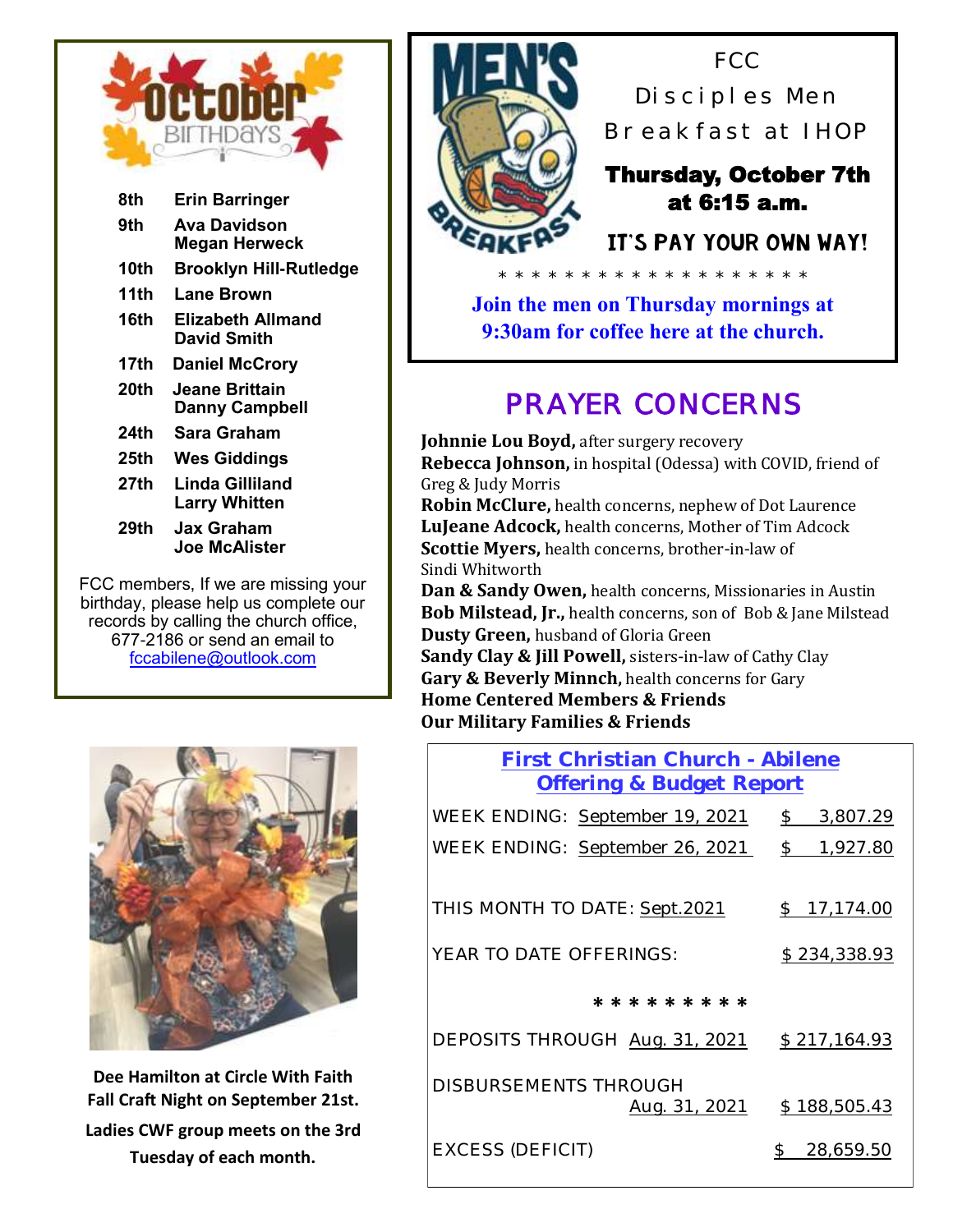

# Community Trunk or Treat Saturday, October 30th 4:00 - 6:00 pm

### **To make this a FUN Trunk or Treat for our Church Kids & Community Kids we will need your help!**

#### **You can help by donating candy for treats! Or by having a decorated trunk! Or do both!**

If you are able to provide a decorated trunk, sign up sheets are in the church office and on the on the church bulletin board in the hallway. There is a box for your candy donations in the church foyer or by the church offices.



Contact Cindy Brown for more information

### **FUNTIMERS 65+**

or anyone who wants to hang out with us!

Join Funtimers on Thursdays from 1:00—3:30pm here at the church for a time of playing board games, dominos, card games and laughter!

**Come Join the FUN!!**

## Disciples Women Retreat

The area committee working on the women's retreat scheduled for October has cancelled the retreat because there is still so much concern about COVID. It is tentatively re-scheduled for April 22-24. Johnnie Lou

## **Dart League 2021-2022**

Thursday, September 30 — FCC @ Crescent Heights Thursday, October 7 — FCC @ FBC

ELDERS MEETING Sunday, October 17th 5:30 p.m.